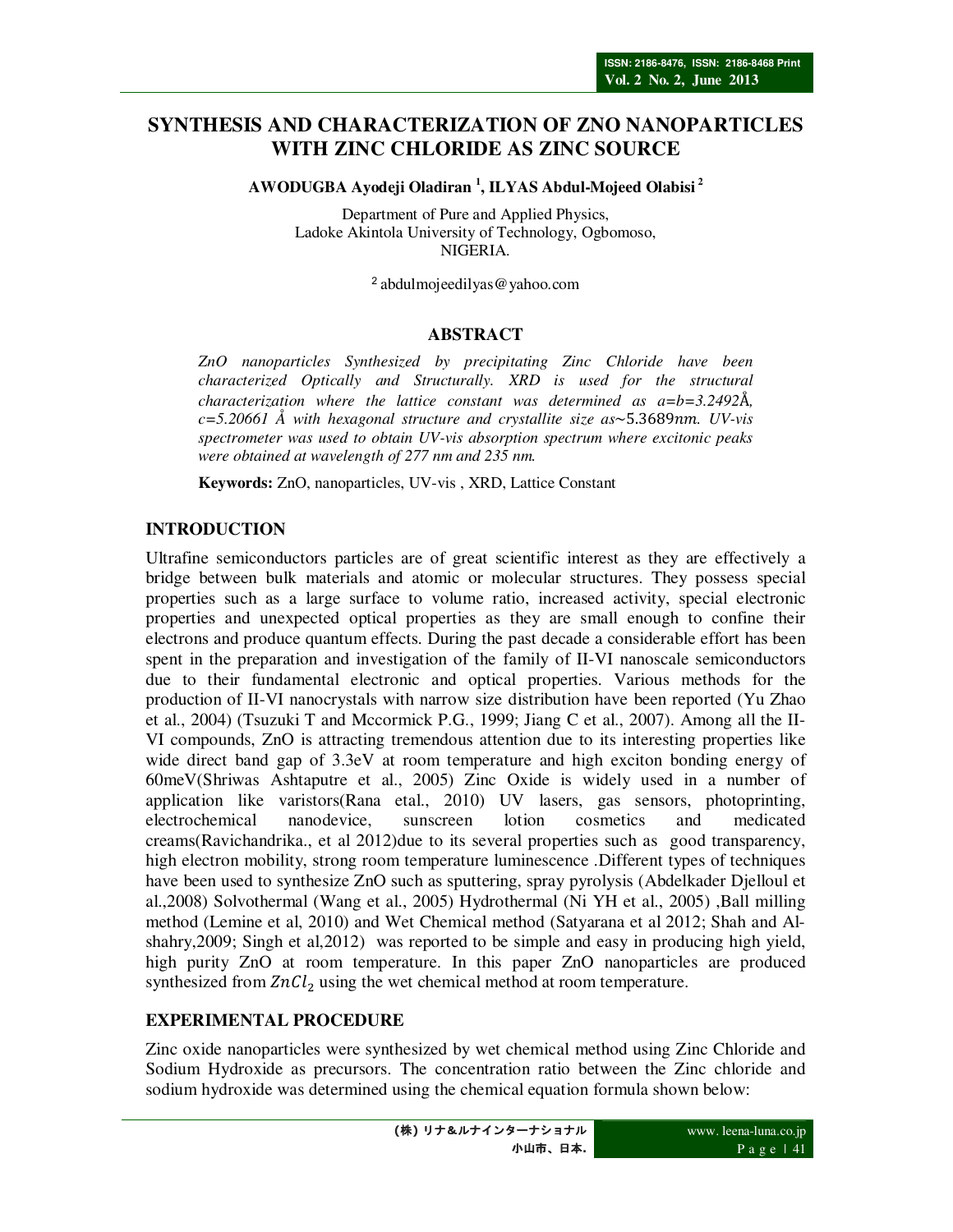# $ZnCl_2 + 2NaOH \rightarrow Zn(OH)_2 + 2NaCl$

Hence, 0.4M aqueous methanol solution of zinc chloride was kept under constant stirring using magnetic stirrer to completely dissolve the zinc chloride and 0.8M aqueous methanol solution of sodium hydroxide was also prepared in the same way and kept under stirring. The speed of stirring the Zinc chloride was increased after its complete dissolution and 0.8M aqueous solution of sodium hydroxide was added for 20mins in drops. The colorless solution obtained after complete addition of addition of NaOH was allowed to be under constant stirring for 2hrs and later sealed and kept overnight. After the whole process Zinc hydroxide with some unknown impurities assumed settled at the bottom and the excess mother liquor obtained on top was removed. The remaining solution was centrifuged for 5mins and the precipitate obtained was washed five times with deionized water and methanol to remove the by products which were bound with the Zinc hydroxide and then dried in air atmosphere at about 400 $^{\circ}$ C. After drying Zn (OH)<sub>2</sub> is completely converted to into ZnO explained by the equation below.

$$
Zn(OH)_2 \to ZnO + H_2O
$$

#### **Characterization of the Zno Nanoparticles.**

The prepared ZnO nanoparticles were characterized for their optical and Nano structural properties. X-ray diffraction pattern for the ZnO nanoparticles was recorded using an X-ray diffractometer (MD-10) using CuKa radiation of wavelength  $\lambda$ =1.5406 in the scan range 2θ=20˚-90˚. The optical absorption spectra of ZnO dispersed in water were recorded using UV-VIS Spectrophotometer (GENESYS 10s v1.200 2L7H311008).

#### **RESULTS AND DISCUSSIONS**

The functionalized particles were characterized by the following techniques.

### **UV-VIS Spectroscopy**

Figure1 shows the uv-vis absorption spectrum of ZnO sample. The sample shows excitonic peaks with the same absorbance intensity at wavelength of 277nm and 235nm. For ZnO OF wide band Gap of 3.37eV, an absorption peak is expected at  $\sim$ 358 $nm$ . Thus there is a strong blue shift in the absorption spectra of the ZnO sample indicating that particles must be smaller than the bohr radius of exciton which is for ZnO. Though more excitonic peaks were noticed with absorbance intensity very close to that of 277nm at wavelength of 262nm and 364nm.



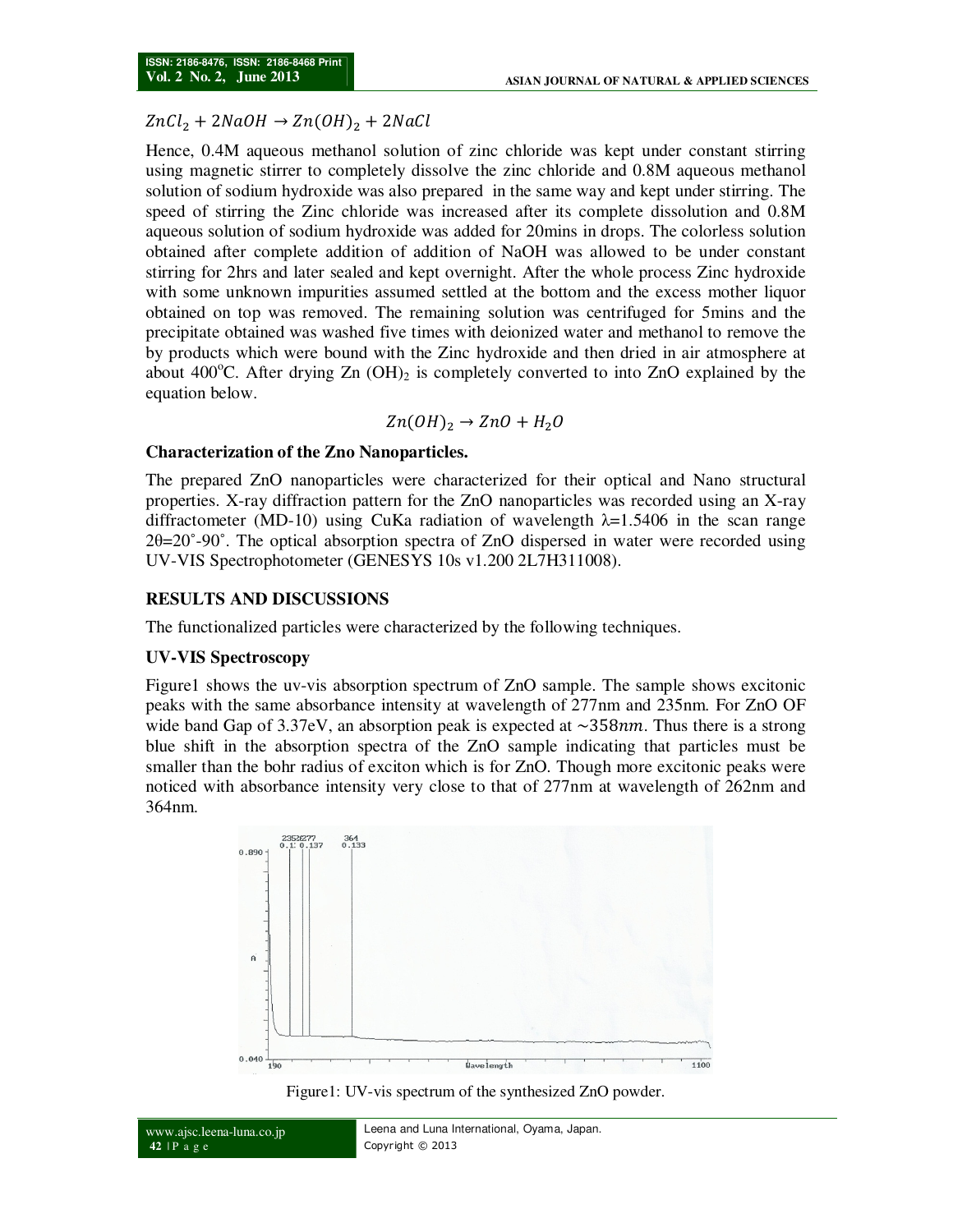### **X-RAY Diffraction Technique**



Figure2: X-RD pattern obtained for the ZnO powder

From the X-ray diffraction pattern shown above the average crystal size of the ZnO nanoparticles as calculated using Scherrer formula was $\sim 5.3689$ nm. The peaks at scattering angles (2 $\theta$ )of 31.64°, 34.85°, 36.65°, 46.1 and 57.12 which corresponds to (100), (002), (101) (102) (110) and (200) crystal plane respectively. It also shows that the particle has a hexagonal phase (wurtzite structure) with lattice constants  $a = b = 3.2492 \text{ Å}$ ,  $c = 5.20661$  $\AA$  .

### **CONCLUSION**

**ZnO** has been synthesized from zinc chloride using sodium hydroxide as the precipitant. The structural and optical analysis has been done using XRD and UV-VIS spectroscopy which reveals hexagonal structure with crystal size of  $\sim$  5.3689 $nm$  and excitonic absorption peak at 277nm and 235nm wavelength respectively.